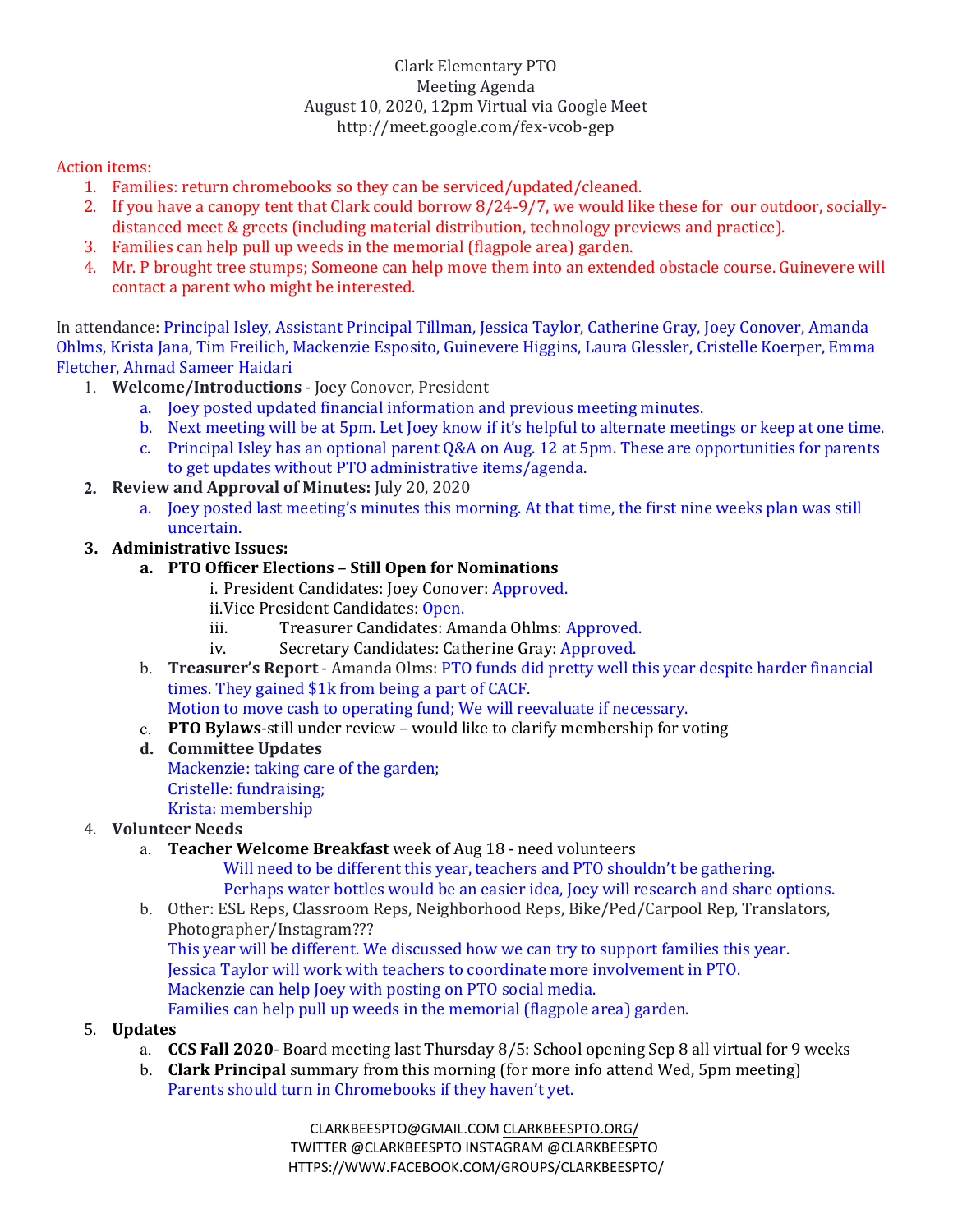Students will be organized into typical classrooms.

Synchronous whole-group class meetings start at 9:30 for all K-4. There will be small group or 1:1 meetings during the day, led by a variety of staff. Specials can be done synchronously or asynchronously. There will be some flexibility for families.

Lunch 11:30-12:30 for all CCS students. School lunches will be provided at that time. Canvas will be our virtual platform for work, instead of SeeSaw.

Starting 8/24, teachers will schedule 'meet and greets' and give families materials (reading, math texts, Chromebooks).

Families should get students back into a routine to prepare.

Whatever comes after virtual learning, we'll need to be flexible and give each other grace. Instruction will be more consistent across CCS classrooms this year; Content-teams are creating content for the division.

Clark PTO will buy canopy tents for meet and greets and for future use. Anna will look into customizing them and let PTO know how to order.

#### c. **Cultivate Charlottesville**

- i. Cultivate Charlottesville is working on programming changes that will engage students and families this fall through neighborhood outreach. Our plans are not solidified, but we are in the process of building relationships with families, and prioritizing the friendship court neighborhood to engage with students in their community or have them come to the garden if transportation isn't a barrier.
- ii.We are also hoping to add a hotspot, shade covering and possibly more seating to the garden to create an outdoor learning space that students, families, and teachers can use.

#### 6. **Fundraising Needs**

- a. internet access
- b. childcare
- c. school supplies (See published list, Back to School Bash free kit sign up)
- d. outdoor play equipment

Yes, and we should get started on this now since it is a long process to order and get Facilities to install. Motion to approve up to \$2,000 on playground equipment (a matching set up balance beam and stumps that is already installed). http://shop.natureexplore.org/Natural-Balance-Beam/ http://shop.natureexplore.org/Redcedar-Log-Steps/

- e. Musical Instruments
- f. what else???

If virtual continues, we might want to spend funds on more art and music supplies and headphones that could be distributed to families. Anna will follow up with Bianca Johnson about headphones potentially being donated and included in Back to School Bash supplies.

### **7. Fundraising Options**

#### a. **Virtual 5K Race** October 9-12, 2020

- i. Usual route, we will have signage up for people to follow. Folks can run anytime in that 4 day window.
- ii.We will use social media to try to create a sense of community around the event, encouraging people to post pictures of themselves during the race and / or wearing their race shirts. We have applied for a mini grant through Safe Routes to School and if we get that we can use the money to buy shirts.
- iii. Raffle prizes will be done over social media as well, we will have a hashtag for the race and will draw winners from everyone posting with that hashtag. There will be no official timing.
- 8. Tentative price structure: \$15 for adults, \$10 for kids. Clark students are free, and we will have a family rate of \$35.
- 9. The big piece we are working on right now is sponsorships. We are hoping to still raise some money with the race so we are reaching out to sponsors, focusing on businesses who have not been impacted by COVID

CLARKBEESPTO@GMAIL.COM CLARKBEESPTO.ORG/ TWITTER @CLARKBEESPTO INSTAGRAM @CLARKBEESPTO HTTPS://WWW.FACEBOOK.COM/GROUPS/CLARKBEESPTO/